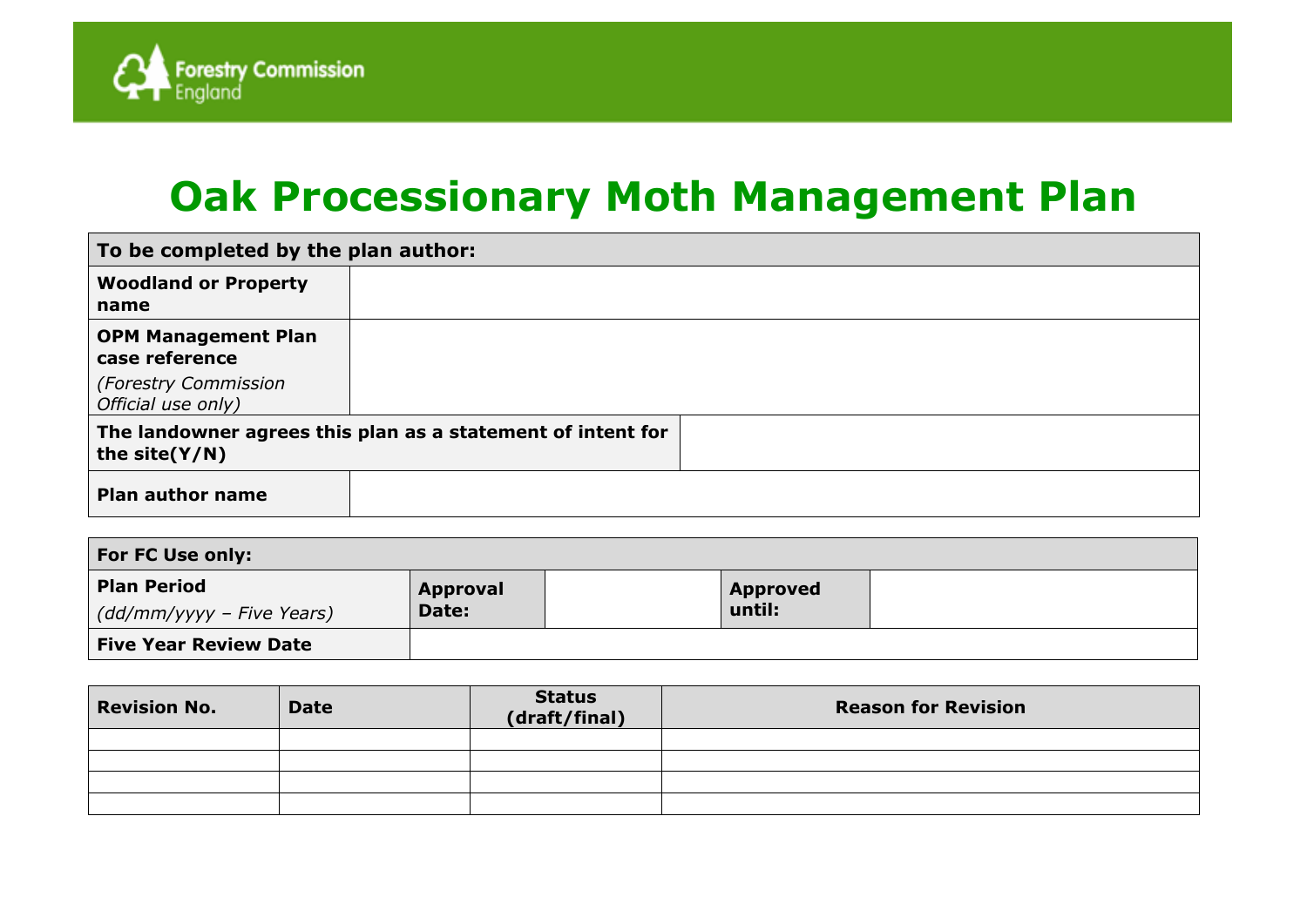

#### **OPM Management Plan Criteria**

Prior to submission review your plan against the criteria using the check list below.

|                          | OPM management plan criteria                                                                                                                                                                                                                               | Minimum approval requirements                                                                                                                                        | <b>Author</b><br>check ⊠ |
|--------------------------|------------------------------------------------------------------------------------------------------------------------------------------------------------------------------------------------------------------------------------------------------------|----------------------------------------------------------------------------------------------------------------------------------------------------------------------|--------------------------|
|                          | <b>Plan Objectives:</b><br>OPM management plans should state the objectives of<br>management and set out how an appropriate balance between<br>social, economic, and environmental objectives will be achieved.                                            | • Management plan objectives are stated.<br>• Consideration is given to environmental, economic and social<br>objectives if relevant to the vision for the woodland. |                          |
| $\overline{2}$           | OPM context and important features in management<br>strategy:<br>OPM management plans should address the context of the pest<br>particularly in relation to the plan objectives (e.g. where there is<br>high footfall)                                     | Management intentions communicated in Sect. 6 of the<br>management plan are in line with stated objective(s) Sect. 2.                                                |                          |
|                          | Identification of designations within and surrounding the<br>site:<br>For designated areas, e.g. National Parks or SSSI, particular<br>account should be taken of landscape and other sensitivities in the<br>design of forests and forest infrastructure. | • Relevant designations have been considered, taking account of<br>tree, public and animal health along with biodiversity.                                           |                          |
| $\overline{\mathcal{A}}$ | <b>Management of OPM</b><br>Lay out the procedures for monitoring, managing and<br>communicating OPM                                                                                                                                                       | • The plan follows the OPM online manual. Ideally there will be three<br>sections: i) survey, ii) control iii) communications                                        |                          |
| 5                        | <b>Consultation:</b><br>Consultation on OPM management plans and proposals should be<br>carried out, where required (e.g. SSSI's),                                                                                                                         | • Evidence that consideration of neighbours and authorities for<br>designated areas has been shown                                                                   |                          |
| 6                        | <b>Plan Update and Review:</b><br>Plans will be reviewed and updated when mutually needed                                                                                                                                                                  | • On an annual basis in September of each year information from<br>surveillance and management has been presented in a suitable<br>format as agreed with the FC      |                          |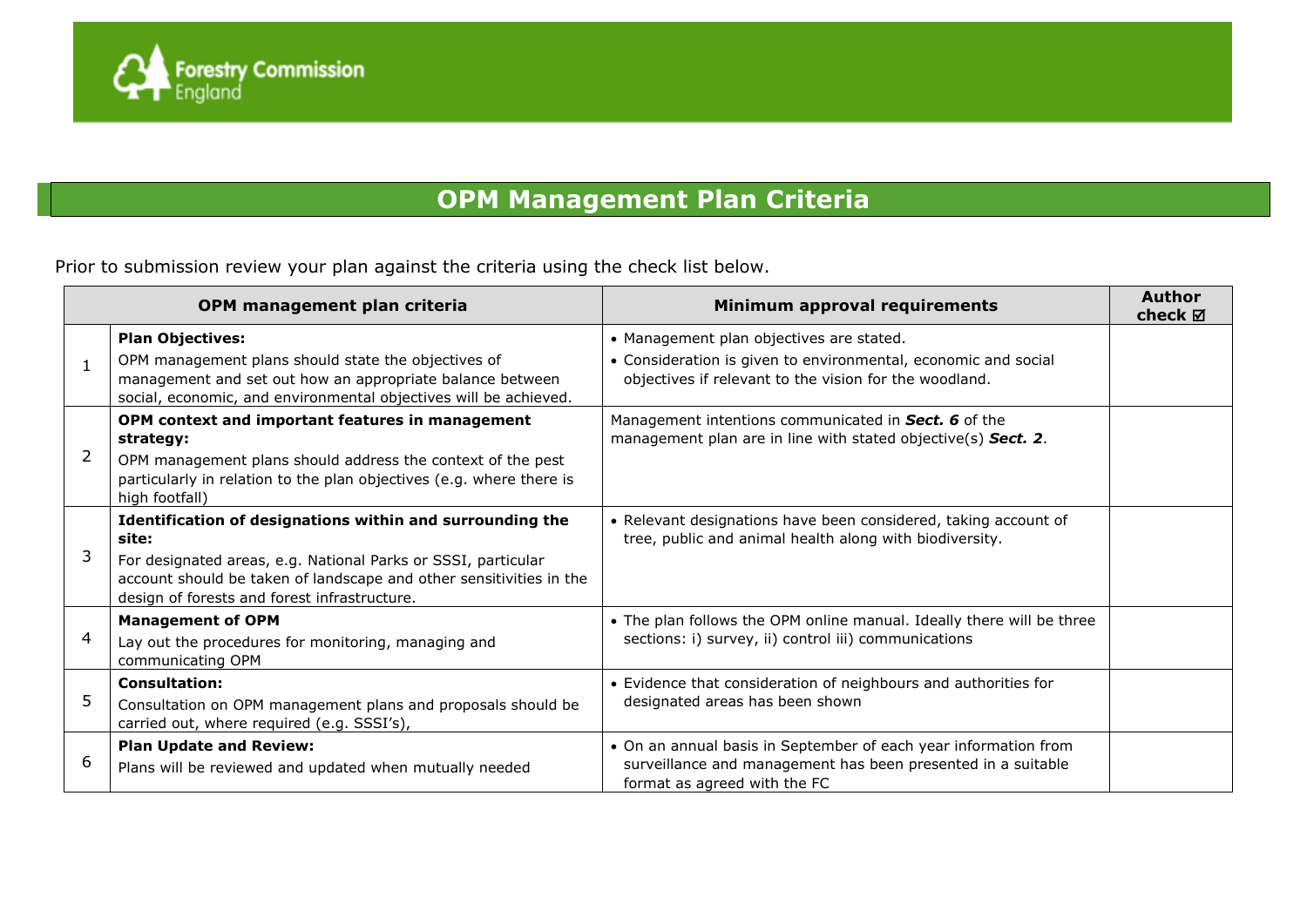

# **Section 1: Site details**

| <b>Property Name</b>                 |                                                                                                                       |                                             |  |
|--------------------------------------|-----------------------------------------------------------------------------------------------------------------------|---------------------------------------------|--|
| <b>Name</b>                          |                                                                                                                       | Owner<br>(Manager)                          |  |
| <b>Email</b>                         |                                                                                                                       | <b>Contact Number</b>                       |  |
| <b>Agent Name (if applicable)</b>    |                                                                                                                       |                                             |  |
| <b>Email</b>                         |                                                                                                                       | <b>Contact Number</b>                       |  |
| County                               |                                                                                                                       | <b>Local Authority</b>                      |  |
| <b>Grid Reference</b>                |                                                                                                                       | <b>Single Business</b><br><b>Identifier</b> |  |
| hectares)                            | What is the total area of this OPM management plan? (In                                                               |                                             |  |
| (ideally GIS) in Sections 4 and 5.2? | Have you attached a map depicting the location of oak trees                                                           |                                             |  |
| this OPM management plan?            | Have you included an Inventory of Oak and operations plan within                                                      |                                             |  |
| explanation)                         | Have you listed the maps associated with this woodland<br>management plan? E.g. SSSI's, risk zoning (with appropriate |                                             |  |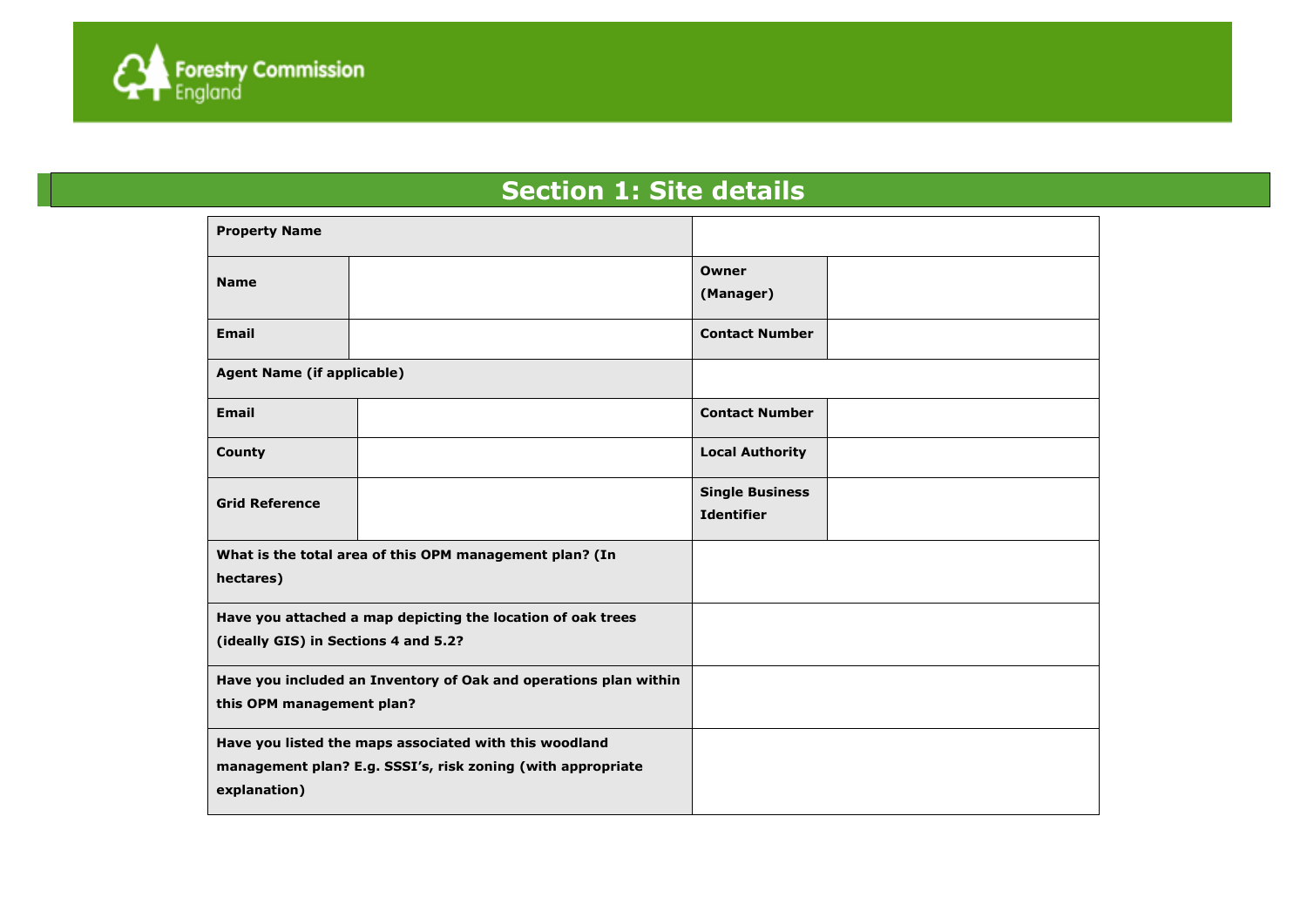

**If you don't wish for this plan to be shared, please state your reason. (N.B. the plan would not be shared until after agreement with Forestry Commission)**

## **Section 2: Vision and Objectives**

#### 2.1 Vision

Insert text here: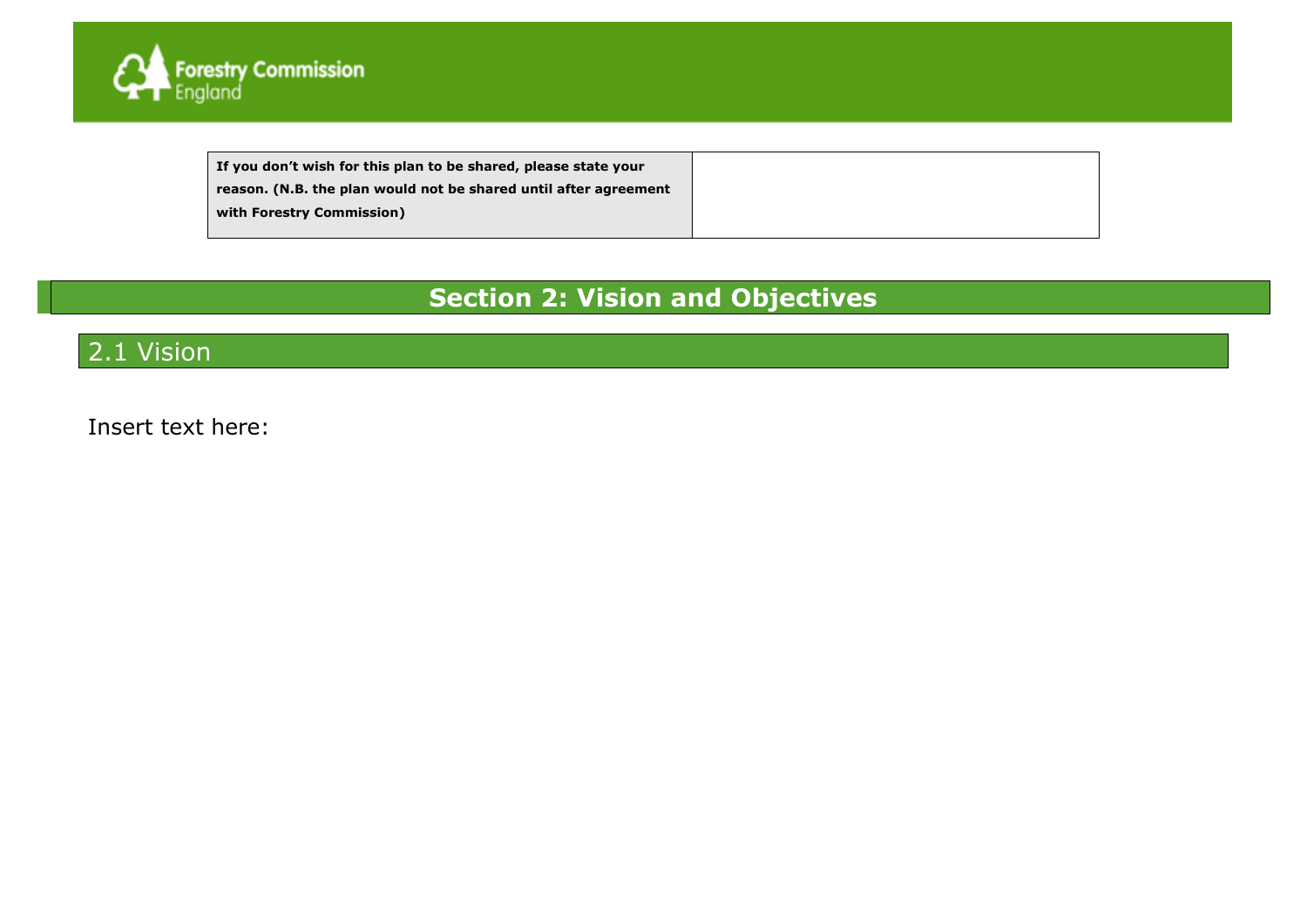

# 2.2 OPM Management Objectives

| Objective       |
|-----------------|
| Environmental   |
|                 |
|                 |
|                 |
|                 |
| <b>Social</b>   |
|                 |
|                 |
|                 |
|                 |
| <b>Economic</b> |
|                 |
|                 |
|                 |
|                 |
|                 |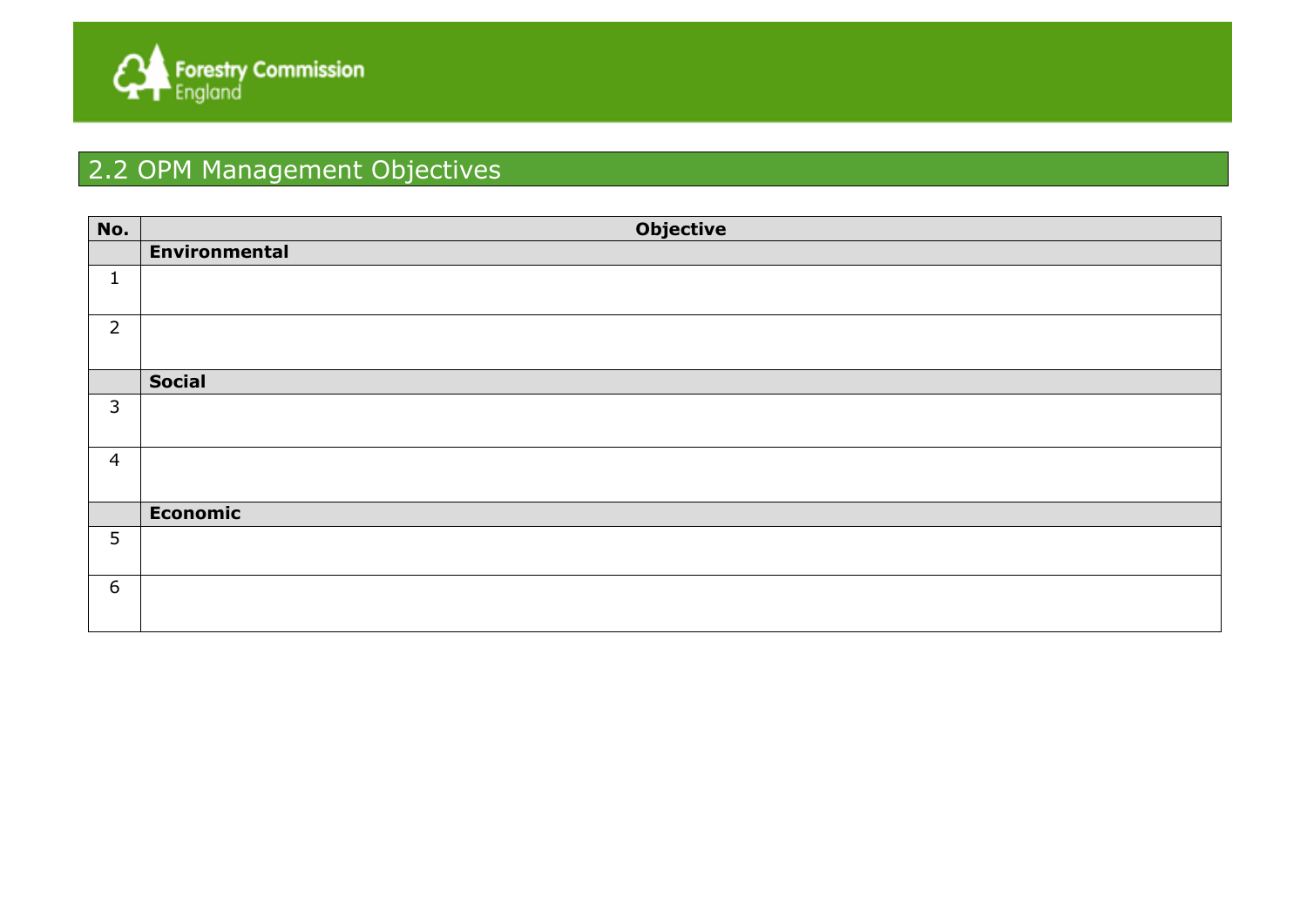

#### **Section 3: OPM Survey**

**Please attach a GIS shapefile/MAGIC file showing oak locations below.**

3.1 Description

Insert text here: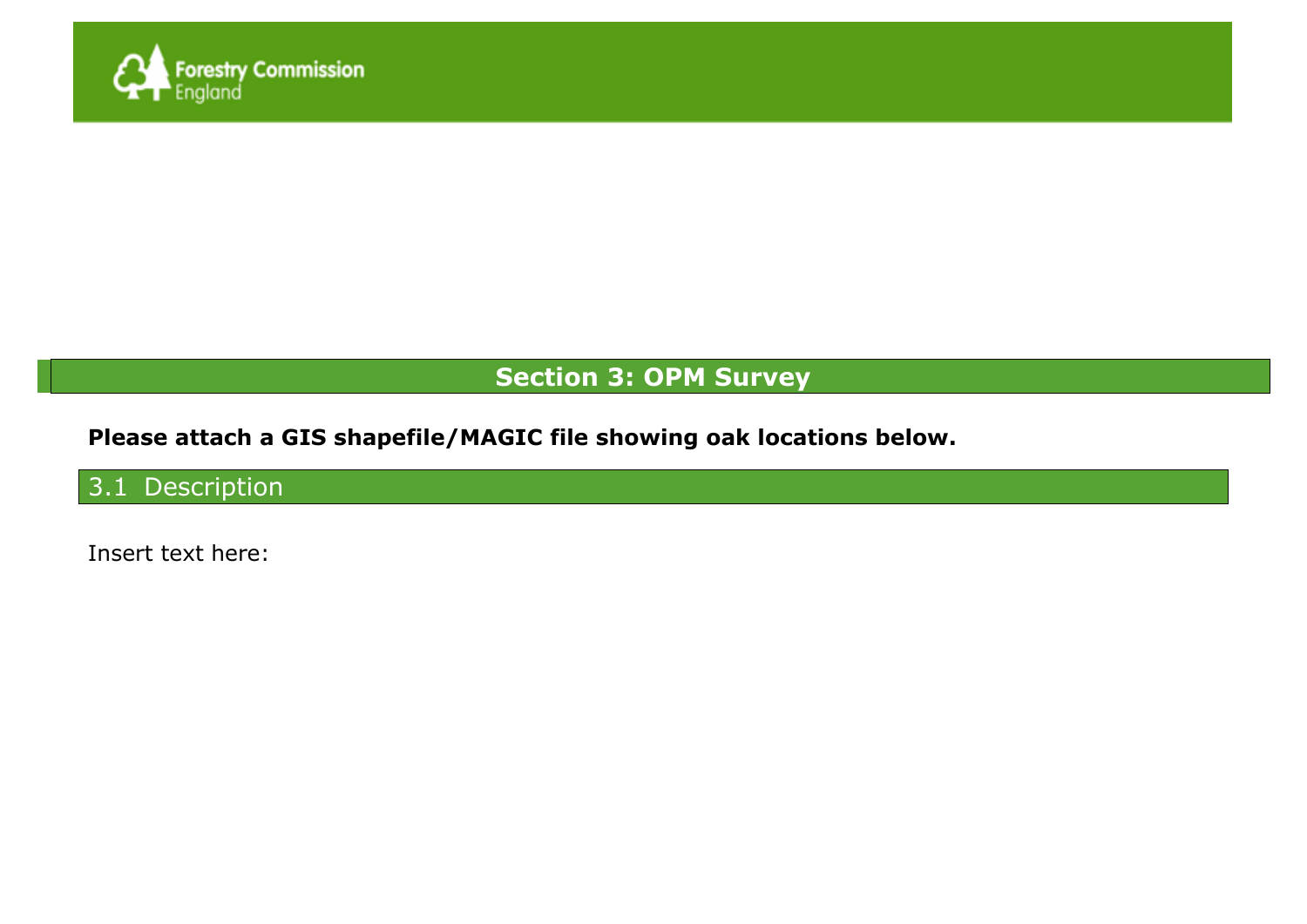

# 3.2 Information

| <b>Feature</b>                         | <b>Within Site(s)</b> | <b>Cpts</b> | Adjacent to site(s) | <b>Map No</b> |
|----------------------------------------|-----------------------|-------------|---------------------|---------------|
| <b>Biodiversity Designations (Y/N)</b> |                       |             |                     |               |
| Site of Special Scientific Interest    |                       |             |                     |               |
| Special Area of Conservation           |                       |             |                     |               |
| <b>Scheduled Ancient Monument</b>      |                       |             |                     |               |
| Tree Preservation Order                |                       |             |                     |               |
| <b>Conservation Area</b>               |                       |             |                     |               |
| <b>Special Protection Area</b>         |                       |             |                     |               |
| <b>Ramsar Site</b>                     |                       |             |                     |               |
| <b>National Nature Reserve</b>         |                       |             |                     |               |
| Local Nature Reserve                   |                       |             |                     |               |
| Other (please Specify):                |                       |             |                     |               |
| Site of Nature Conservation Interest   |                       |             |                     |               |
| (SNCI)                                 |                       |             |                     |               |
| Park and Garden of Special Historic    |                       |             |                     |               |
| Interest (PGSHI)                       |                       |             |                     |               |
| <b>Notes</b>                           |                       |             |                     |               |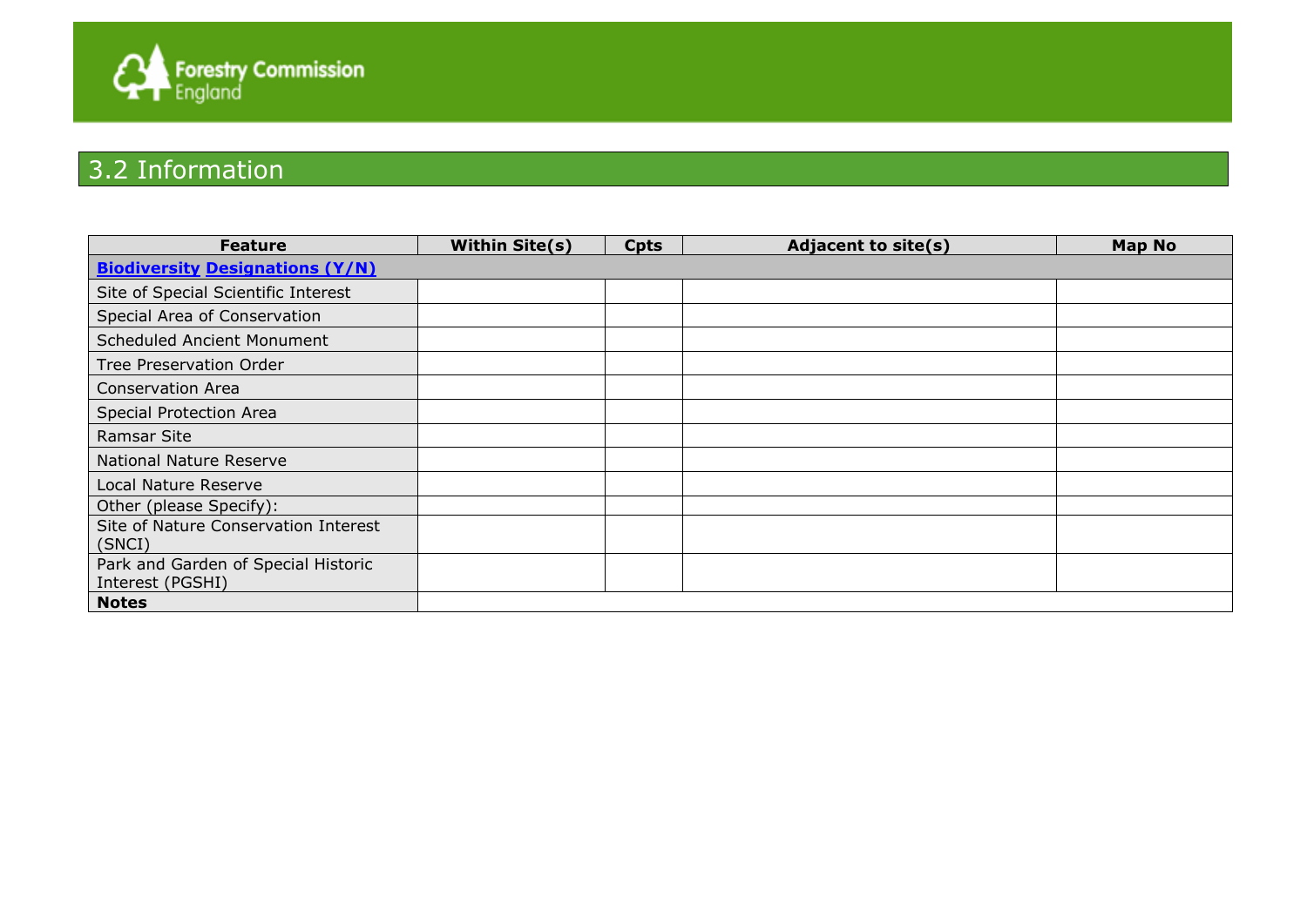

| <b>Feature</b>                            | Within<br><b>Woodland(s)</b> | <b>Cpts</b> | <b>Adjacent to Woodland(s)</b> | <b>Map No</b> |
|-------------------------------------------|------------------------------|-------------|--------------------------------|---------------|
| <b>Environmental considerations (Y/N)</b> |                              |             |                                |               |
| Section 41 butterflies and moths (if      |                              |             |                                |               |
| yes, please provide any details of        |                              |             |                                |               |
| monitoring plans)                         |                              |             |                                |               |
| Other (please Specify):                   |                              |             |                                |               |
| Oak specific Lepidoptera                  |                              |             |                                |               |
| Boundaries and Veteran Trees              |                              |             |                                |               |
| <b>People</b>                             |                              |             |                                |               |
| <b>CROW Access</b>                        |                              |             |                                |               |
| Public Rights of Way (any)                |                              |             |                                |               |
| <b>Other Access Provision</b>             |                              |             |                                |               |
| Public Involvement                        |                              |             |                                |               |
| Visitor Information                       |                              |             |                                |               |
| <b>Public Recreation Facilities</b>       |                              |             |                                |               |
| Provision of Learning Opportunities       |                              |             |                                |               |
| Anti-social Behaviour                     |                              |             |                                |               |
| Other (please Specify):                   |                              |             |                                |               |
| <b>Water</b>                              |                              |             |                                |               |
| Watercourses                              |                              |             |                                |               |
| Lakes                                     |                              |             |                                |               |
| Ponds                                     |                              |             |                                |               |
| Other (please Specify):                   |                              |             |                                |               |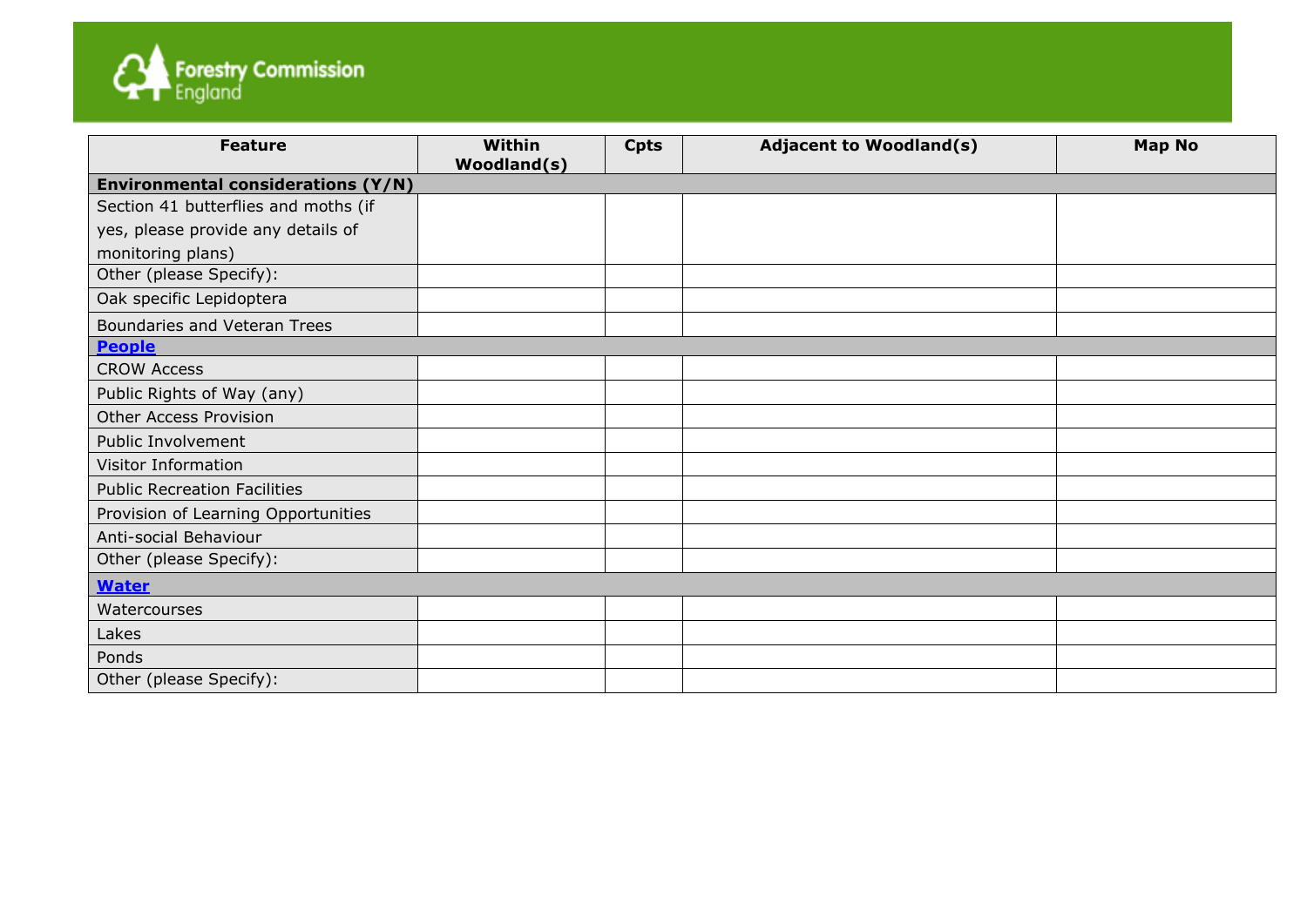

## **Section 4: OPM management**

# 4.1 Risk Matrix

| <b>Assessment Year</b>                |  |
|---------------------------------------|--|
| <b>Workplace</b><br><b>Address</b>    |  |
| <b>Assessment Date</b>                |  |
| <b>Name of Assessor</b>               |  |
| <b>Associate</b><br><b>Documents</b>  |  |
| <b>Expected Review</b><br><b>Date</b> |  |

| <b>Risk Rating Matrix:</b>              | <b>Severity</b> |                |              |                |               |  |
|-----------------------------------------|-----------------|----------------|--------------|----------------|---------------|--|
| See Guide to Determining<br><b>Risk</b> | <b>Minor</b>    | <b>Serious</b> | <b>Major</b> | <b>Extreme</b> |               |  |
| Likelihood                              | <b>Likely</b>   | Low            | Medium       | <b>High</b>    | <b>High</b>   |  |
|                                         | <b>Possible</b> | Low            | Medium       | Medium         | <b>High</b>   |  |
|                                         | <b>Unlikely</b> | Low            | Low          | Medium         | <b>High</b>   |  |
|                                         | Rare            | Low            | Low          | Low            | <b>Medium</b> |  |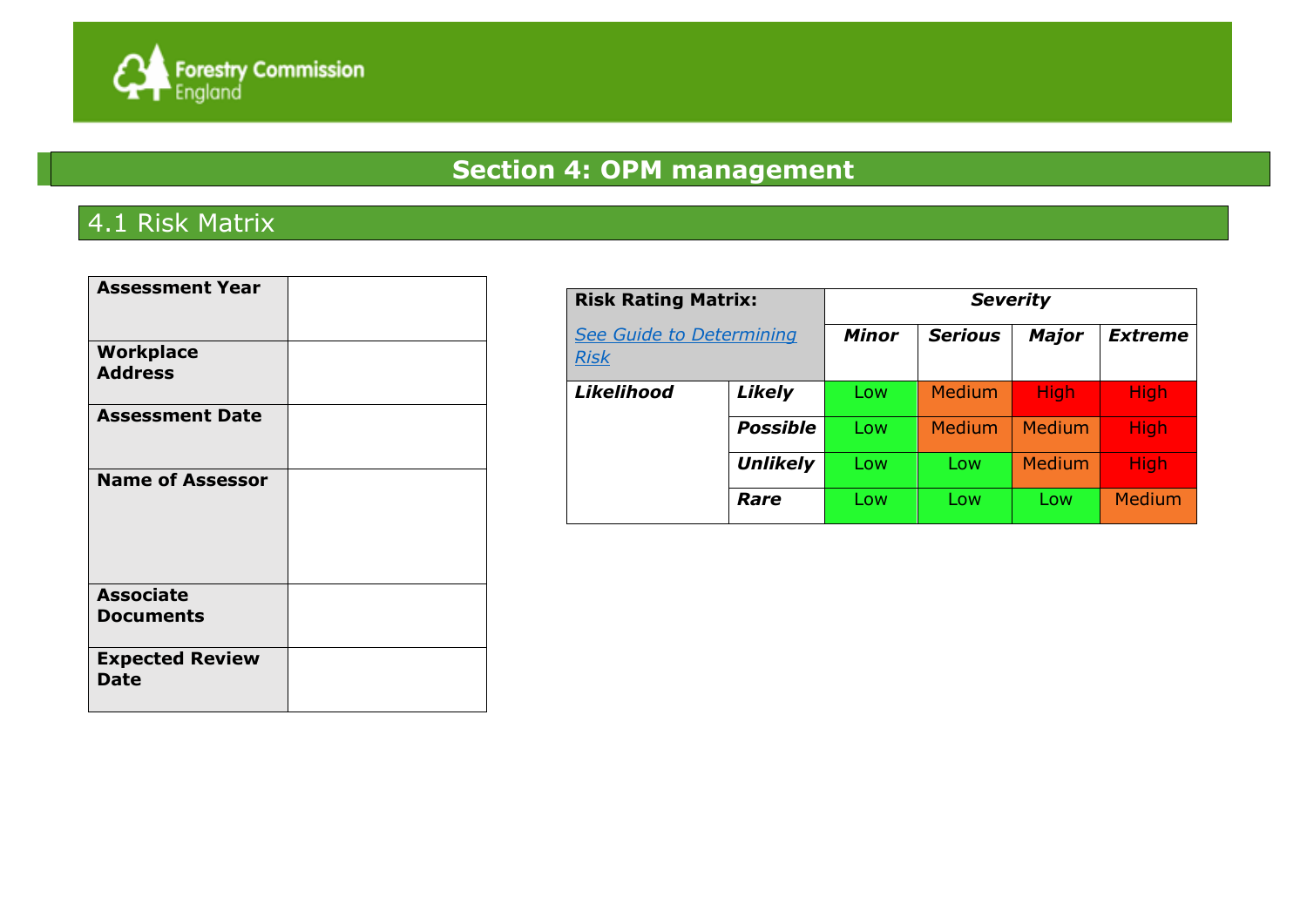

# 4.1.1 Risk due to OPM contact

| What are the<br>hazards related to<br><b>OPM</b> contact? | Who might<br>be harmed<br>and how? | <b>Risk Rating</b><br>before<br>mitigation<br>(H, M, L) | What are the<br>existing<br>controls? | <b>Risk Rating</b><br>after<br>mitigation<br>(H, M, L) | <b>What further</b><br>action is<br>necessary?<br><b>Always when</b><br><b>Risk is</b><br>Medium or<br><u>High</u> | Action by when /<br>whom | <b>Action complete</b><br>(Date) |
|-----------------------------------------------------------|------------------------------------|---------------------------------------------------------|---------------------------------------|--------------------------------------------------------|--------------------------------------------------------------------------------------------------------------------|--------------------------|----------------------------------|
|                                                           |                                    |                                                         |                                       |                                                        |                                                                                                                    |                          |                                  |
|                                                           |                                    |                                                         |                                       |                                                        |                                                                                                                    |                          |                                  |
|                                                           |                                    |                                                         |                                       |                                                        |                                                                                                                    |                          |                                  |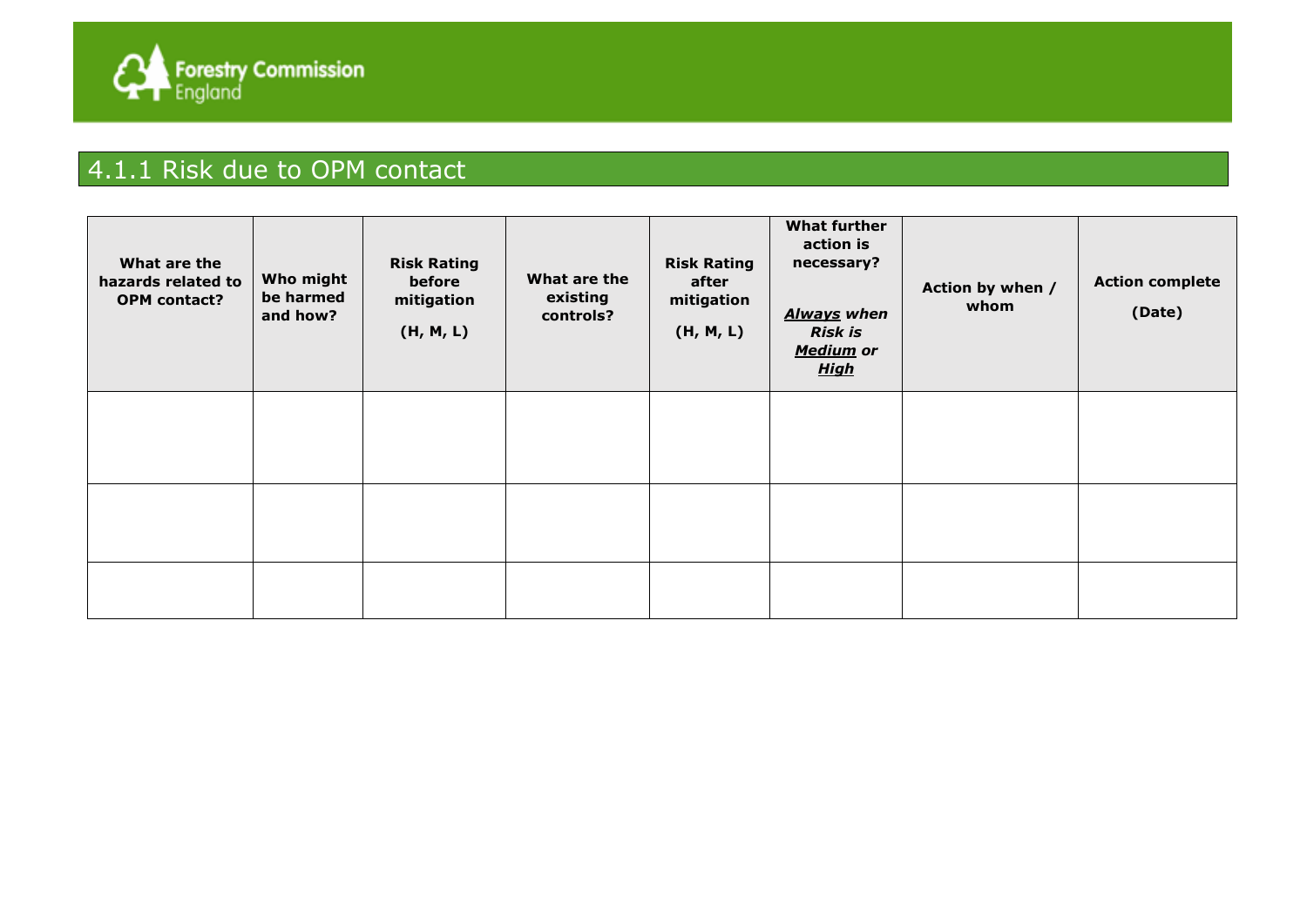

#### 4.1.2 Risk due to OPM management

| What are the<br>hazards related<br><b>OPM</b> control? | Who might<br>be harmed<br>and how? | <b>Risk Rating</b><br>before<br>mitigation<br>(H, M, L) | What are the<br>existing<br>controls? | <b>Risk Rating</b><br>after<br>mitigation<br>(H, M, L) | <b>What further</b><br>action is<br>necessary?<br><b>Always when</b><br><b>Risk is</b><br>Medium or<br><u>High</u> | Action by when /<br>whom | <b>Action complete</b><br>(Date) |
|--------------------------------------------------------|------------------------------------|---------------------------------------------------------|---------------------------------------|--------------------------------------------------------|--------------------------------------------------------------------------------------------------------------------|--------------------------|----------------------------------|
|                                                        |                                    |                                                         |                                       |                                                        |                                                                                                                    |                          |                                  |
|                                                        |                                    |                                                         |                                       |                                                        |                                                                                                                    |                          |                                  |
|                                                        |                                    |                                                         |                                       |                                                        |                                                                                                                    |                          |                                  |

# 4.2 [Zone](http://www.forestry.gov.uk/forestry/infd-6abl5v) mapping

**Please attach GIS shapefiles here:**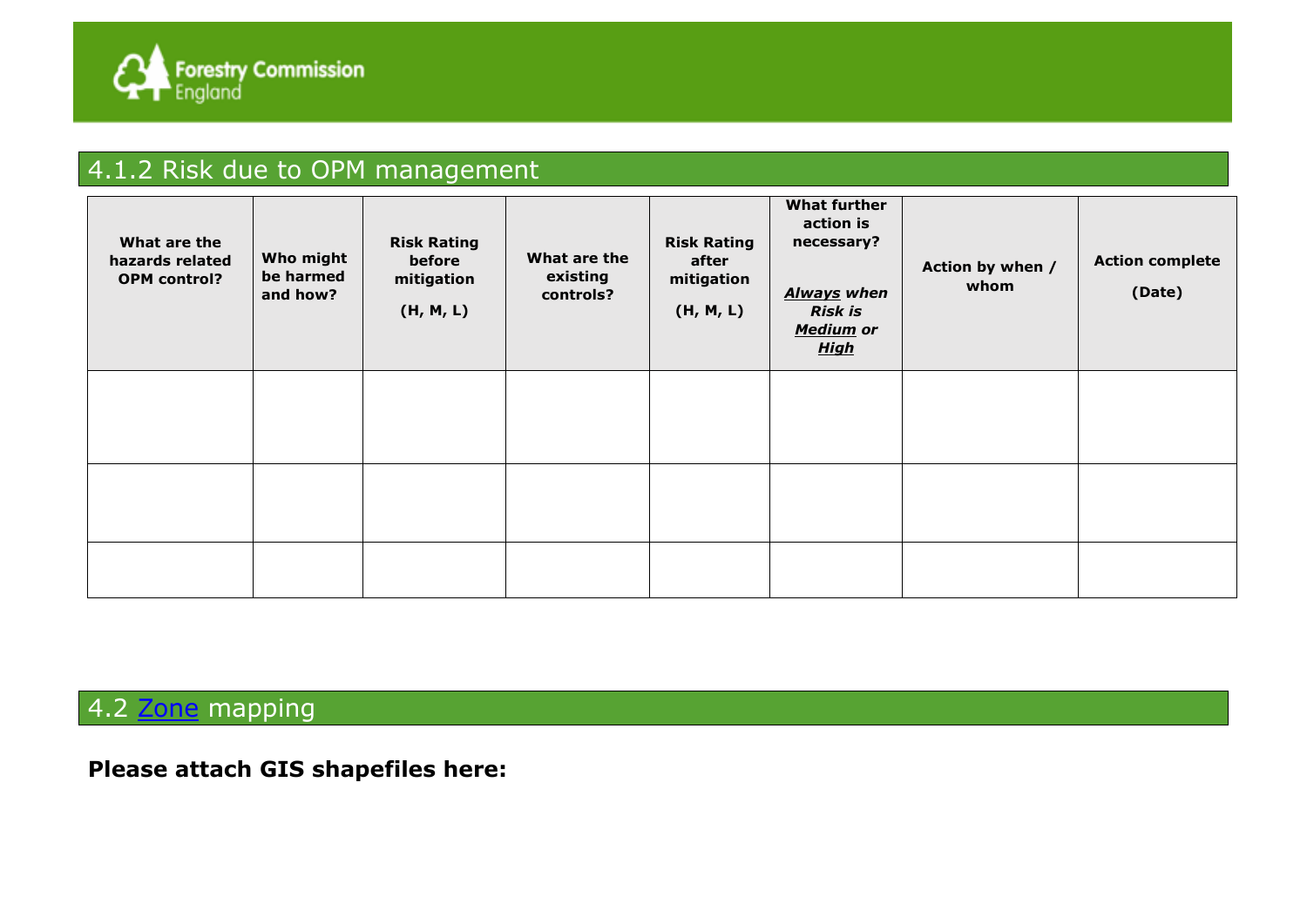

# 4.3 Survey and monitoring plan

Insert text here:

## 4.4 Control plan

| <b>Risk Zone</b> | <b>Control Method</b> | Reasoning |
|------------------|-----------------------|-----------|
|                  |                       |           |
|                  |                       |           |
|                  |                       |           |
|                  |                       |           |
|                  |                       |           |
|                  |                       |           |
|                  | $\blacksquare$        |           |
|                  |                       |           |
|                  |                       |           |
|                  |                       |           |
|                  |                       |           |
|                  |                       |           |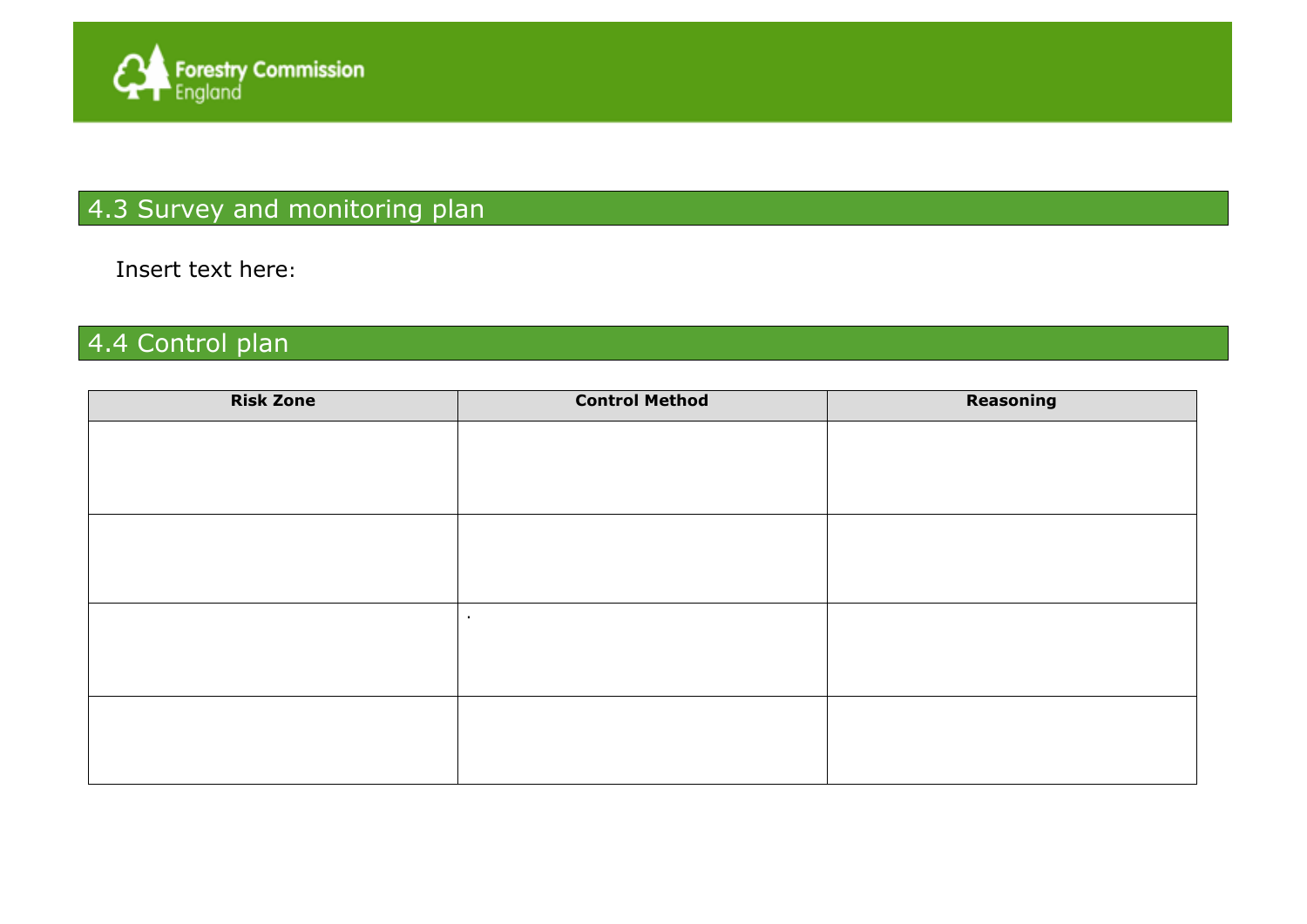

#### 4.5 Communication

Insert text here:

#### **Section 5: Consultation**

Insert text here

## **Section 6: Monitoring Progress**

| <b>Management</b><br><b>Objective/Activities</b> | Indicator of Progress/<br>Success | <b>Date</b> | Method of<br>Assessment | <b>Responsibility</b> | Interim<br>Assessment | <b>Action required?</b> | <b>Annual Assessment</b> |
|--------------------------------------------------|-----------------------------------|-------------|-------------------------|-----------------------|-----------------------|-------------------------|--------------------------|
|                                                  |                                   |             |                         |                       |                       |                         |                          |